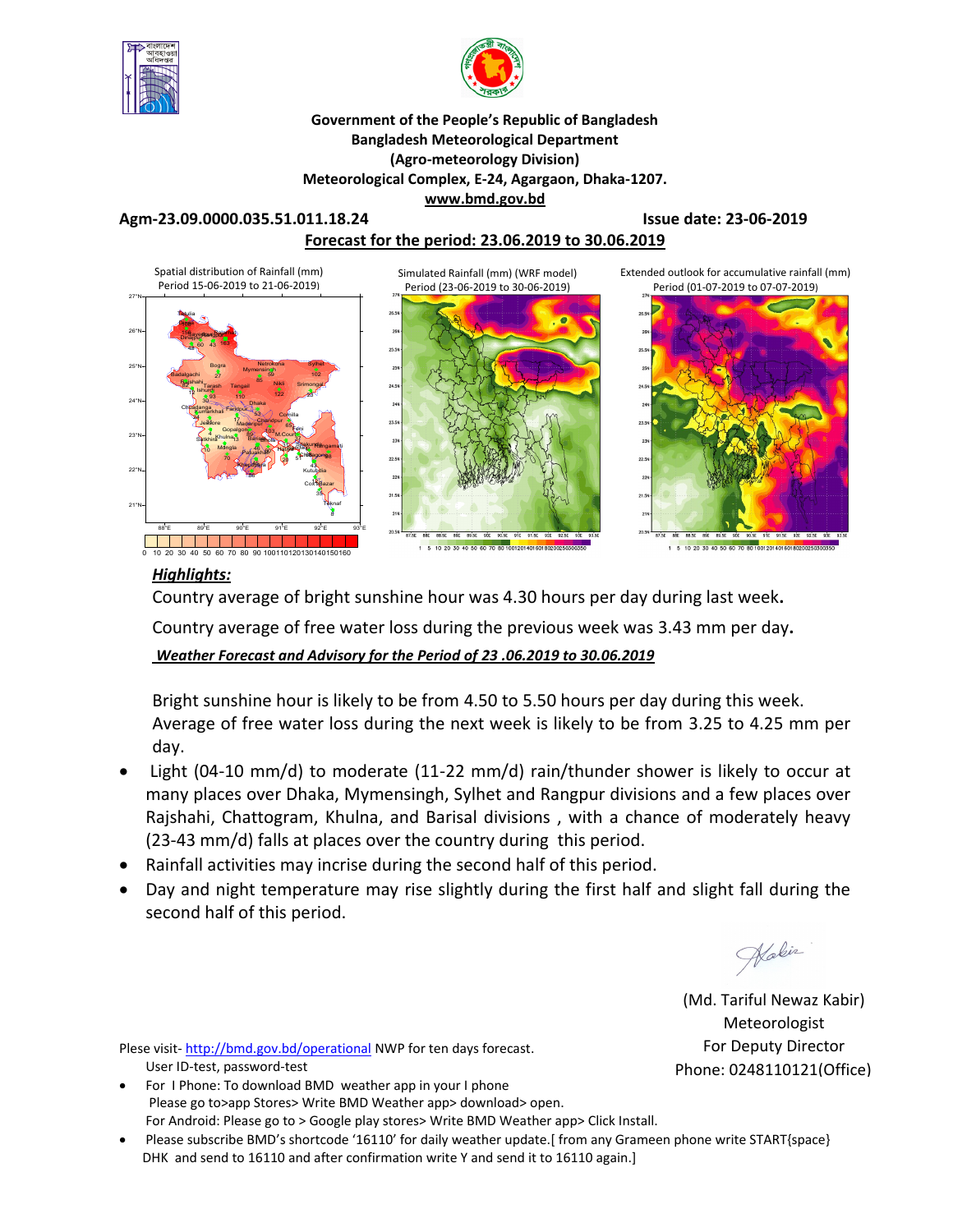### **Short Weather description Period: 15.06.2019 to 21.06.2019**

Maximum And Minimum Temperature (Range and Extreme)

| <b>Divisions</b> | <b>Maximum temperature</b><br>range in <sup>o</sup> C |                          |      | <b>Highest maximum</b><br>temperature in <sup>o</sup> C |                        |  |                   | Range in <sup>o</sup> C | Minimum temperature |              | Lowest minimum<br>temperature in <sup>°</sup> C |                     |  |
|------------------|-------------------------------------------------------|--------------------------|------|---------------------------------------------------------|------------------------|--|-------------------|-------------------------|---------------------|--------------|-------------------------------------------------|---------------------|--|
| <b>Dhaka</b>     | 27.6                                                  | $\overline{\phantom{a}}$ | 37.0 | <sup>o</sup> C Tangail                                  | 37.0                   |  | $^{\circ}$ C 22.7 | $\sim$                  | 28.8                | °c           | Faridpur & Gopalgonj                            | 22.7 $^{\circ}$ cl  |  |
| Mymensingh       | 28.0                                                  |                          | 36.5 | <sup>o</sup> C Mymensingh                               | 36.5                   |  | $^{\circ}$ C 23.6 |                         | 28.0                | °c           | Netrokona                                       | 23.6 $^{\circ}$ C   |  |
| Chattogram       | 30.0                                                  |                          |      | $36.2$ <sup>o</sup> C Chandpur                          | 36.2 $^{\circ}$ C 22.0 |  |                   |                         | 28.7                | °c           | Sitakunda                                       | 22.0 $^{\circ}$ C   |  |
| Sylhet           | 29.6                                                  |                          | 36.5 | <sup>o</sup> C Sylhet                                   | 36.5                   |  | $^{\circ}$ C 23.1 |                         | 26.9                |              | <sup>°</sup> C Sylhet                           | 23.1 $^{\circ}$ C   |  |
| Rajshahi         | 32.0                                                  |                          | 39.2 | <sup>o</sup> CRajshahi                                  | 39.2 $^{\circ}$ C 23.8 |  |                   |                         | 28.8                |              | <sup>o</sup> C Tarash                           | 23.8 <sup>o</sup> C |  |
| Rangpur          | 30.2                                                  |                          | 37.0 | <sup>o</sup> C Rangpur & Dinajpur                       | 37.0                   |  | $^{\circ}$ C 22.5 |                         | 27.7                | °c           | <b>Dinaipur</b>                                 | $22.5\degree$ C     |  |
| Khulna           | 32.4                                                  |                          | 39.6 | <sup>°</sup> C Jashore                                  | 39.6                   |  | $^{\circ}$ C 23.5 |                         | 29.0                | $^{\circ}$ c | Kumarkhali                                      | 23.5 °C             |  |
| <b>Barishal</b>  | 31.8                                                  |                          | 36.0 | <sup>o</sup> C Bhola                                    | 36.0                   |  | $^{\circ}$ C 22.4 |                         | 29.3                | °c           | Patuakhali                                      | 22.4 $^{\circ}$ C   |  |

### *Rainfall analysis* and *average temperature:-*

| Name of the<br><b>Divisions</b> | Name of the<br><b>Stations</b> | <b>Total</b><br>Rainfall<br>in (mm) | Normal<br>Rainfall<br>in (mm)  | Deviation<br>in% | <b>Total</b><br>Rainy<br>days | Average<br>Max<br>Humidity<br>in% | Average<br>Min<br><b>Humidity</b><br>in% | Average<br>Max.<br>temp in ℃ | Average<br>Normal<br><b>Max</b><br>temp in<br>℃ | Average<br>Min.<br>temp in<br>۰c | Average<br>Normal<br>Min.<br>temp in |
|---------------------------------|--------------------------------|-------------------------------------|--------------------------------|------------------|-------------------------------|-----------------------------------|------------------------------------------|------------------------------|-------------------------------------------------|----------------------------------|--------------------------------------|
| Dhaka                           | Dhaka                          | 053                                 | 97                             | $-45$            | 07                            | 092                               | 63                                       | 34.0                         | 321                                             | 26.6                             | 26.2                                 |
|                                 | Faridpur                       | 017                                 | 94                             | $-82$            | 02                            | 094                               | 66                                       | 34.9                         | 320                                             | 26.2                             | 25.8                                 |
|                                 | Madaripur                      | 089                                 | 87                             | $\overline{2}$   | 02                            | 096                               | 063                                      | 34.8                         | 32.2                                            | 26.2                             | 25.8                                 |
|                                 | Nki                            | 122                                 | $\star\star$                   | $***$            | 06                            | **                                | $\star\star$                             | $**$                         |                                                 | $\star\star$                     |                                      |
|                                 | Tangail                        | 110                                 | 77                             | $***$            | 04                            | 093                               | 067                                      | 34.5                         | 323                                             | 25.4                             | 25.8                                 |
|                                 | Gopalgonj                      | 013                                 | $\star\star$                   | $***$            | $\alpha$                      | 095                               | 067                                      | 34.3                         |                                                 | 027                              | $\star$                              |
| Mymensingh                      | Mymensingh                     | 085                                 | 105                            | ***              | 05                            | 095                               | 073                                      | 32.4                         | 31.4                                            | 25.9                             | 25.9                                 |
|                                 | Netrokona                      | 059                                 |                                | $***$            | 06                            | 094                               | 071                                      | 32.4                         |                                                 | 26.1                             |                                      |
| Chattogram                      | Chattogram                     | 043                                 | 181                            | $-76$            | 05                            | $\star\star$                      | $\star\star$                             | 34.0                         | 31.2                                            | 027                              | 25.3                                 |
|                                 | Sitakunda                      | 068                                 | 156                            | -56              | 03                            | $\star\star$                      | $\star\star$                             | $\star\star$                 | 31.0                                            | $\star\star$                     | 25.4                                 |
|                                 | Rangamati                      | 098                                 | 137                            | $-28$            | 05                            | 092                               | 47                                       | 34.5                         | 31.3                                            | 25.5                             | 24.8                                 |
|                                 | Cox'sBazar                     | 035                                 | 232                            | -85              | 06                            | 093                               | 72                                       | 329                          | 30.6                                            | 26.4                             | 25.2                                 |
|                                 | Teknaf                         | 008                                 | 276                            | -97              | 01                            |                                   |                                          |                              | 30.2                                            |                                  | 25.2                                 |
|                                 | Hatiya                         | 020                                 | 176                            | $-89$            | 02                            | 096                               | 074                                      | 33.8                         | 30.2                                            | 27.2                             | 25.6                                 |
|                                 | Sandwip                        | 051                                 | 228                            | $-78$            | 01                            | $\star\star$                      | $\overline{\ast}$                        | $\star$                      | 30.3                                            | $\star$                          | 25.0                                 |
|                                 | Kutubdia                       | 012                                 | 173                            | -93              | $\alpha$                      | $\star\star$                      | $\ast$                                   | $\star$                      | 30.7                                            | $\star\star$                     | 25.4                                 |
|                                 | Feni                           | 037                                 | 137                            | $-73$            | 01                            | 094                               | 64                                       | 34.5                         | 30.9                                            | 26.3                             | 25.3                                 |
|                                 | MCourt                         | 031                                 | 163                            | $-81$            | 04                            | 095                               | 066                                      | 34.4                         | 30.8                                            | 027                              | 25.7                                 |
|                                 | Chandour                       | 103                                 | 88                             | 17               | 05                            | 095                               | 71                                       | 34.5                         | 31.7                                            | 27.0                             | 25.8                                 |
|                                 | Qumilla                        | 065                                 | 111                            | $-41$            | 05                            | 093                               | 070                                      | 33.2                         | 31.6                                            | 26.4                             | 25.5                                 |
| <b>Sylhet</b>                   | Sylhet                         | 102                                 | 216                            | -53              | 06                            | 097                               | 072                                      | 33.8                         | 31.2                                            | 25.5                             | 24.7                                 |
|                                 | Srimongal                      | O <sub>23</sub>                     | 119                            | $-81$            | 04                            | 097                               | 059                                      | 34.2                         | 32.0                                            | 026                              | 25.0                                 |
| Rajshahi                        | Rajshahi                       | 012                                 | 74                             | -84              | <sub>03</sub>                 | 096                               | 58                                       | 37.2                         | 33.3                                            | 27.5                             | 25.7                                 |
|                                 | Bogura                         | 027                                 | 79                             | $-66$            | 04                            | 094                               | 58                                       | 34.3                         | 324                                             | 26.9                             | 25.9                                 |
|                                 | Ishurdi                        | $\infty$                            | 82                             | -63              | 04                            | 096                               | 058                                      | 36.0                         | 328                                             | 27.1                             | 25.5                                 |
|                                 | Badalgachi                     | 082                                 | $\star$                        | $***$            | 05                            | 100                               | 056                                      | 34.1                         | $\star\star$                                    | 26.3                             |                                      |
|                                 | Tarash                         | 093                                 | $\star\star$                   | $***$            | 02                            | 095                               | 000                                      | 35.1                         | $\overline{\mathbf{x}}$                         | 27.1                             |                                      |
| Rangpur                         | Rangpur                        | 043                                 | 128                            | -66              | 06                            | 093                               | 65                                       | 34.6                         | 31.8                                            | 25.6                             | 25.5                                 |
|                                 | Dinajpur                       | 048                                 | 97                             | ***              | 04                            | 091                               | 64                                       | 34.5                         | 324                                             | 25.6                             | 25.2                                 |
|                                 | Sayedpur                       | $\infty$                            | $\star\star$<br>$\overline{a}$ | ***<br>$***$     | 05                            | 092                               | 064                                      | 34.5                         | $\star\star$                                    | 025                              | $\star$                              |
|                                 | Rajarhat                       | 163                                 | $\star\star$                   | $***$            | 06                            | 096                               | 67                                       | 33.6                         | $\star\star$<br>$\star$                         | 25.0                             | $\star$                              |
|                                 | Tetulia                        | 108                                 | 夶                              | ***              | 06                            | 099                               | 071                                      | 31.9                         | ŧ                                               | 026                              |                                      |
|                                 | Dimta                          | 156                                 |                                |                  | 05                            | 095                               | 066                                      | 33.3                         |                                                 | 025                              |                                      |
| Khulna                          | Khulna                         | 001                                 | 84<br>$\star\star$             | -99<br>$***$     | 01                            | 096                               | 063<br>$\star\star$                      | 35.7<br>$\star\star$         | 326<br>$\star\star$                             | 27.8<br>$\star\star$             | 26.1                                 |
|                                 | Mongla                         | 070                                 |                                |                  | 04                            | ¥                                 |                                          |                              |                                                 |                                  |                                      |
|                                 | Jashore                        | 004                                 | 74                             | $-95$            | 02                            | 092                               | 054                                      | 37.4                         | 33.1                                            | 27.4                             | 26.0                                 |
|                                 | Chuadanga                      | 024                                 | 73                             | -67              | 01                            | 094                               | 63                                       | 36.4                         | 33.7                                            | 27.3                             | 26.0                                 |
|                                 | Satkhira                       | 010                                 | 68<br>发                        | -85              | 01                            | 095                               | 050                                      | 34.9                         | 329                                             | 28.5                             | 26.2                                 |
|                                 | Kumarkhali                     | 031                                 |                                | $***$            | 02                            | 100                               | 057                                      | 35.0                         |                                                 | 027                              |                                      |
| <b>Barishal</b>                 | Barisal                        | 046                                 | 102                            | -55              | 04                            | 097                               | 68                                       | 34.2                         | 31.6                                            | 26.9                             | 25.7                                 |
|                                 | <b>Bhola</b>                   | 060                                 | 126                            | $-52$            | 02                            | 096                               | 67.0                                     | 34.3                         | 31.0                                            | 27.2                             | 25.9                                 |
|                                 | Patuakhali                     | 045                                 | 143                            | -69              | 04                            | 096                               | 72                                       | 34.2                         | 31.3                                            | 26.3                             | 26.0                                 |
|                                 | Khepupara                      | 086                                 | 158                            | $-46$            | Q <sub>3</sub>                | 093                               | 73                                       | 33.7                         | 31.0                                            | 26.9                             | 25.9                                 |

Analyses contained in this bulletin are based on preliminary \* un-checked data. \*\* Data not received. \*\*\* Data not available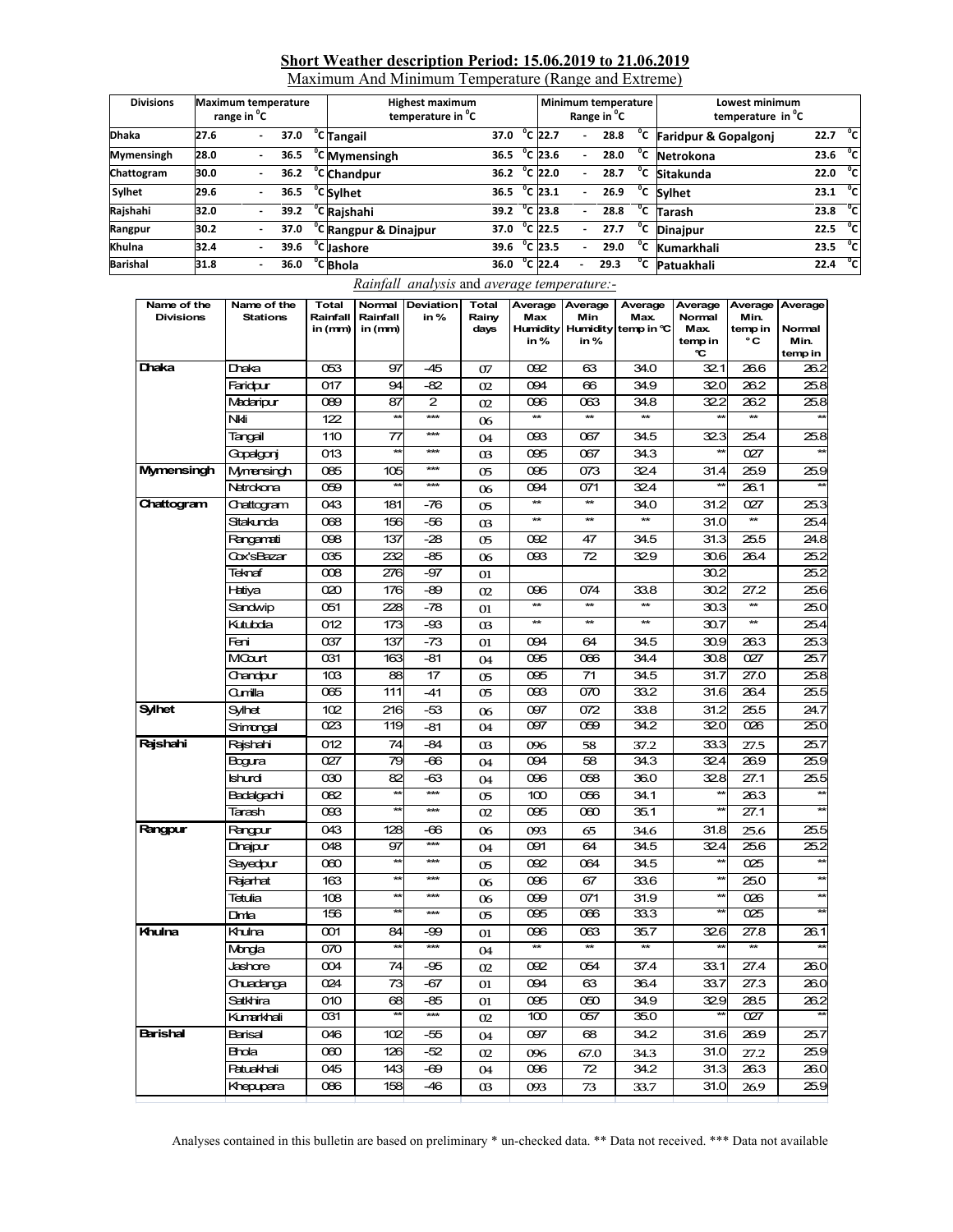

Spatial distribution of Rainfall (mm), Period (15-06-2019 to 21-06-2019)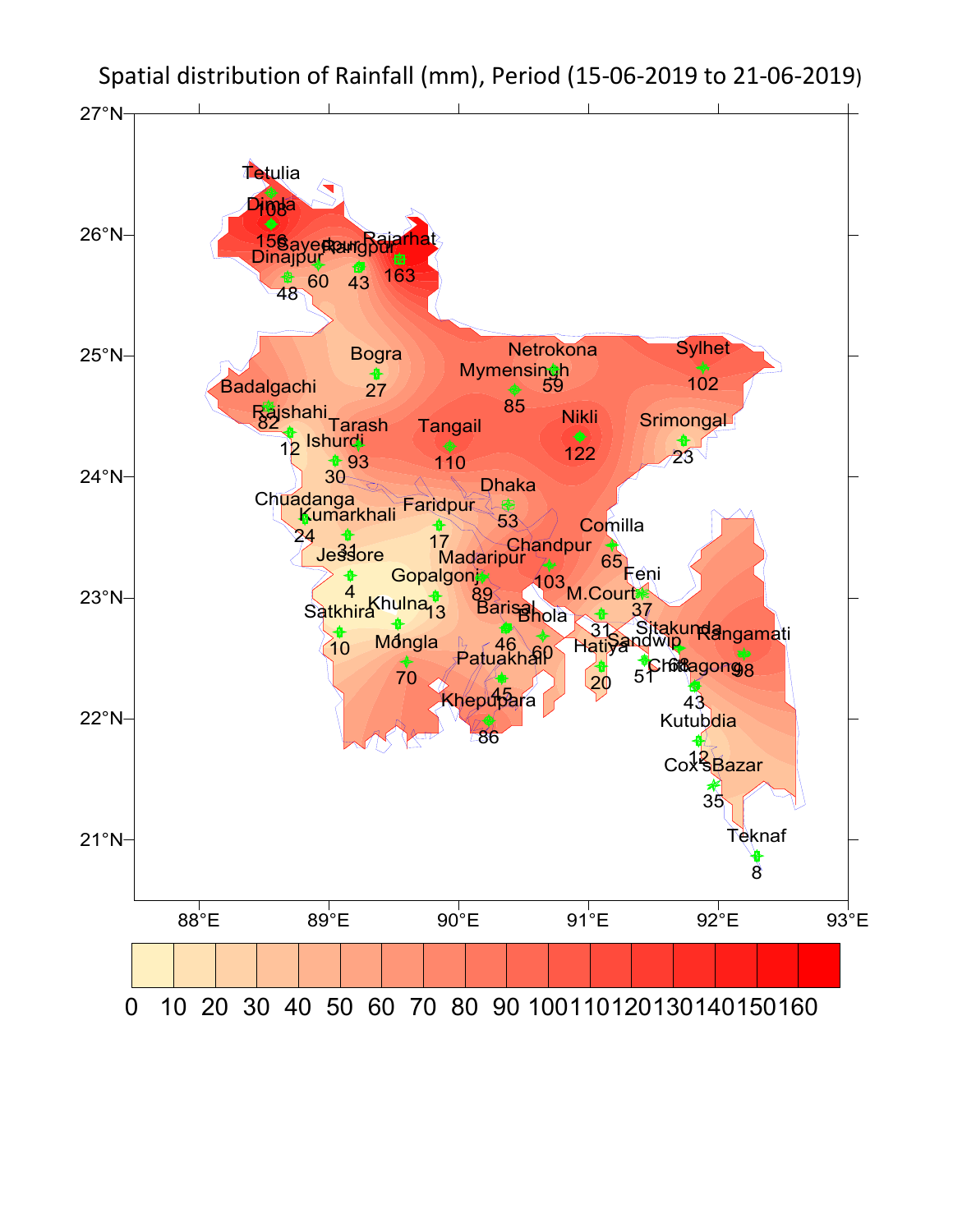## প্রজাতন্ত্রী বাংলাদেশ সরকার বাংলাদেশ আবহাওয়া অধিদপ্তর কৃষি আবহাওয়া মহাশাখা আবহাওয়া ভবন, ই-২৪, আগারগাঁও, ঢাকা-১২০৭। www.bmd.gov.bd

#### 

Spatial distribution of Rainfall (mm)

তারিখ: ২৩-০৬-২০১৯ খিঃ

## পর্বাভাসের সময়কাল: ২৩-০৬-২০১৯ থেকে ৩০-০৬-২০১৯

Simulated Rainfall (mm) (WRF model)

Extended outlook for accumulative rainfall (mm)



### প্ৰধান বৈশিষ্ট্য সমহঃ-

গত সপ্তাহে দেশের দৈনিক উজ্জল সূর্যকিরণ কালের গড় ৪.৩০ ঘন্টা ছিল । গত সপ্তাহে দেশের দৈনিক বাষ্পীভবনের গড় ৩.৪৩ মিঃ মিঃ ছিল।

# আবহাওয়ার পূর্বাভাসঃ ২৩-০৬-২০১৯ থেকে ৩০-০৬-২০১৯ খ্রিঃ পর্যন্ত।

।<br>এ সপ্তাহে দৈনিক উজ্জুল সূর্য কিরণ কাল ৪.৫০ থেকে ৫.৫০ ঘন্টার মধ্যে থাকতে পারে ।

আগামী সপ্তাহের বাঙ্গীভবনের দৈনিক গড় ৩.২৫ মিঃ মিঃ থেকে ৪.২৫ মিঃ মিঃ থাকতে পারে।

- এ সময়ে ঢাকা, ময়মনসিংহ, সিলেট ও রংপুর বিভাগের অনেক স্থানে এবং রাজশাহী, চট্রগ্রাম, খুলনা ও বরিশাল বিভাগের  $\bullet$ কিছু কিছু স্থানে হাল্কা (০৪-১০ মি. মি./প্রতিদিন) থেকে মাঝারি ধরণের (১১-২২ মি. মি./প্রতিদিন) বৃষ্টি/বজ্রবৃষ্টি হতে পারে, সেই সাথে দেশের কোথাও কোথাও মাঝারি ধরণের ভারী (২৩-৪৩ মি. মি./প্রতিদিন) বর্ষণ হতে পারে।
- এ সময়ের দ্বিতীয়ার্ধে বৃষ্ঠিপাতের পরিমান বৃদ্ধি পেতে পারে।
- এ সময়ের প্রথমার্ধে দিন ও রাতের তাপমাত্রা সামান্য বৃদ্ধি পেতে পারে এবং দ্বিতীয়ার্ধে সামান্য হ্রাস পেতে পারে।

Wakin

- Plese visit-http://bmd.gov.bd/operational NWP for ten days forecast. User ID-test, password-test
- For I Phone: To download BMD weather app in your I phone Please go to>app Stores> Write BMD Weather app> download> open. For Android: Please go to > Google play stores> Write BMD Weather app> Click Install.
- Please subscribe BMD's shortcode '16110' for daily weather update. [from any Grameen phone write START{space} DHK and send to 16110 and after confirmation write Y and send it to 16110 again. ]

(মোঃ তরিফুল নেওয়াজ কবির) আবহাওয়াবিদ উপপরিচালকের পক্ষে টেলিফোন: ০২৪৮১১০১২১ (অফিস)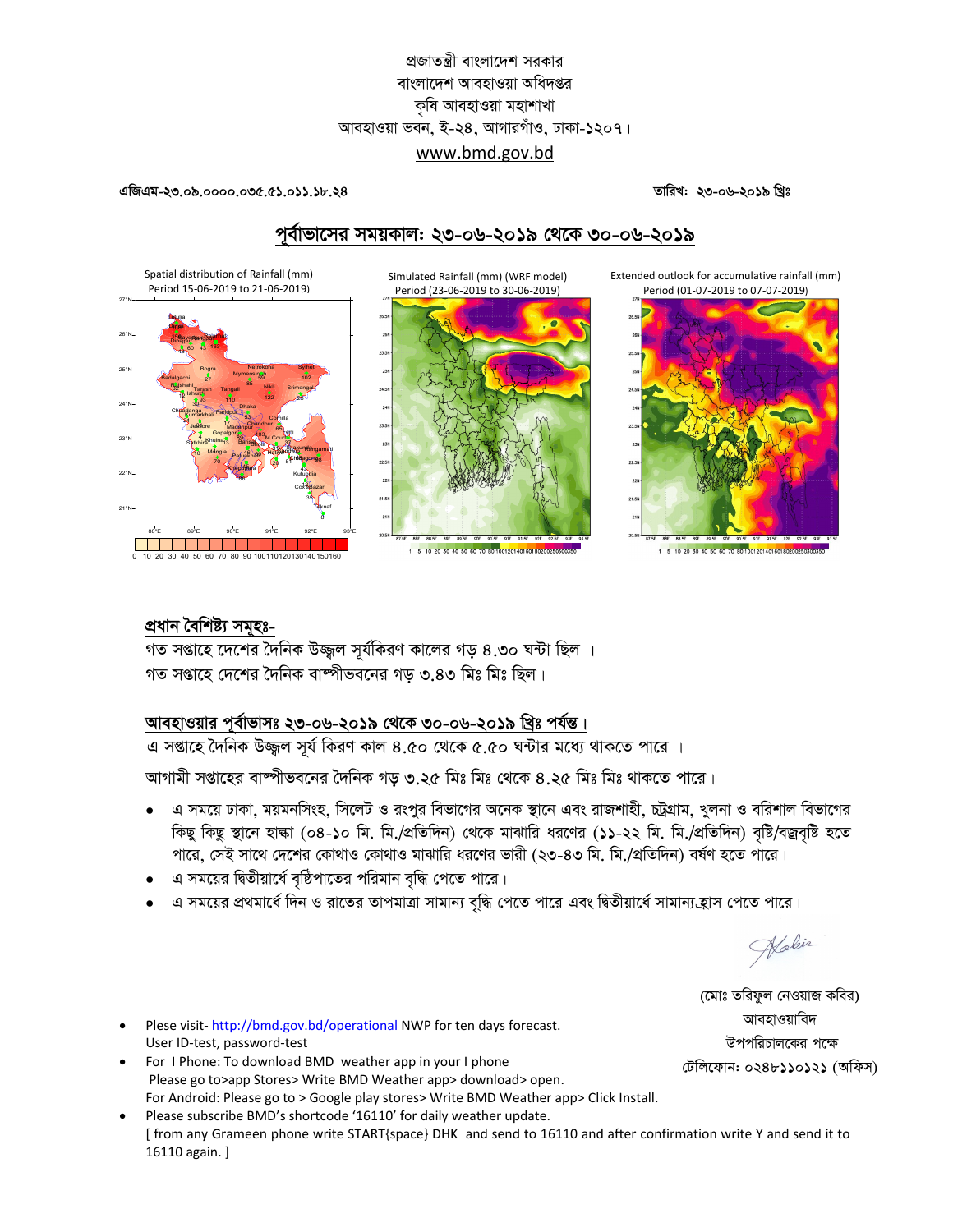### <u> আবহাওয়া বিবরণী, সমূহ ১৫-০৬-২০১৯ থেকে ২১-০৬-২০১৯</u>

| বিভাগ     | সর্বোচ্চ তাপমাত্রার পরিসর |                          |  |                       | সৰ্বোচ্চ তাপমাত্ৰা ° সেঃ               |      |  | সর্বনিম্ন তাপমাত্রার পরিসর |  |      |                | সর্বনিম তাপমাত্রা $^\circ$ সেঃ     |      |                |
|-----------|---------------------------|--------------------------|--|-----------------------|----------------------------------------|------|--|----------------------------|--|------|----------------|------------------------------------|------|----------------|
|           |                           |                          |  |                       |                                        |      |  | °সেঃ                       |  |      |                |                                    |      |                |
| ঢাকা      | 27.6                      |                          |  | 37.0 $^{\circ}$ সেঃ   | টাসাইল                                 | 37.0 |  | $^{\circ}$ সেঃ22.7         |  | 28.8 |                | $^{\circ}$ সেঃ ফরিদপুর ও গোপালগঞ্জ | 22.7 | $^{\circ}$ সেঃ |
| ময়মনসিংহ | 28.0                      | $\sim$                   |  | 36.5 ° সেঃ            | ময়মনসিংহ                              | 36.5 |  | $^{\circ}$ সেঃ23.6         |  | 28.0 |                | <b>° সেঃ নেত্রকোনা</b>             | 23.6 | $^{\circ}$ সেঃ |
| চউগ্ৰাম   | 30.0                      | $\overline{\phantom{0}}$ |  | 36.2 ° সেঃ            | চাদপুর                                 | 36.2 |  | $^{\circ}$ সেঃ22.0         |  | 28.7 |                | <b>° সেঃ</b> সীতাকভ                | 22.0 | $^{\circ}$ সেঃ |
| সিলেট     | 29.6                      | $\overline{\phantom{0}}$ |  | $36.5$ $^{\circ}$ সেঃ | সিলেট                                  | 36.5 |  | $^{\circ}$ সেঃ23.1         |  | 26.9 | $^{\circ}$ সেঃ | সিলেট                              | 23.1 | $^{\circ}$ সেঃ |
| রাজশাহী   | 32.0                      |                          |  | 39.2 ° সেঃ            | রাজশাহী                                | 39.2 |  | $^{\circ}$ সেঃ23.8         |  | 28.8 | $^{\circ}$ সেঃ | তাডাশ                              | 23.8 | $^{\circ}$ সেঃ |
| রংপুর     | 30.2                      |                          |  |                       | $37.0$ $^{\circ}$ সেঃ রংপুর ও দিনাজপুর | 37.0 |  | $^{\circ}$ সেঃ22.5         |  | 27.7 | $^{\circ}$ সেঃ | দিনাজপুর                           | 22.5 | $^{\circ}$ সেঃ |
| খুলনা     | 32.4                      | $\overline{\phantom{a}}$ |  | 39.6 ° সেঃ            | যশোর                                   | 39.6 |  | $^{\circ}$ সেঃ23.5         |  | 29.0 |                | ° <b>সেঃ</b> কুমারখালী             | 23.5 | $^{\circ}$ সেঃ |
| বরিশাল    | 31.8                      |                          |  | 36.0 $^{\circ}$ সেঃ   | ভোলা                                   | 36.0 |  | $^{\circ}$ সেঃ22.4         |  | 29.3 | $^{\circ}$ সেঃ | পটুয়াখালী                         | 22.4 | $^{\circ}$ সেঃ |

# <u>বৃষ্টিপাত বিশ্লেষন এবং স্বাভাবিক তাপমাত্রা</u>

| বিভাগেৰাম  | স্টেশ <b>লে</b> ৰাম | মোট      |                                | স্বাভাবিৰ বিছ্যুষ্ঠি⁄) | মোট                                  | সৰ্বোচ্ছাড়      | সৰ্বোনিম্ন   | $\overline{\phantom{a} \pi$ ড়সর্বোচ্চ | গড                   | সৰ্বনিম্ন            | সৰ্বনিম্ন      |
|------------|---------------------|----------|--------------------------------|------------------------|--------------------------------------|------------------|--------------|----------------------------------------|----------------------|----------------------|----------------|
|            |                     | (মিঃমিঃ  | র্ষ্টিশাত র্ষ্টিশাত<br>(মিঃমিঃ |                        | <u>র্</u> হষ্টি <b>পাতে</b> :<br>দিন | আৰ্দ্ৰতা         | আৰ্দ্ৰতা     | তাপমাত্রা<br>(ডিগ্রীস)                 | ষভাবিক               | গড                   | ষাভাবিব        |
|            |                     |          |                                |                        |                                      | (%)              | (%)          |                                        | তাপমাত্রা<br>(ডিগ্ৰী | তাপমাত্রা<br>(ডিগ্ৰী | গড<br>তাপমায়া |
|            |                     |          |                                |                        |                                      |                  |              |                                        | সে)                  | সে)                  | ডিগ্ৰীস)       |
| ाजका       | ঢাকা                | 053      | 97                             | -45                    | 07                                   | 092              | 63           | 34.0                                   | 321                  | 26.6                 | 26.2           |
|            | ফরিদপুর             | 017      | 94                             | -82                    | 02                                   | 094              | 66           | 34.9                                   | 320                  | 26.2                 | 25.8           |
|            | মাদারীপুর           | 089      | 87                             | 2                      | 02                                   | 096              | 063          | 34.8                                   | 32.2                 | 26.2                 | 25.8           |
|            | নিকলী               | 122      | $\star$                        | ***                    | 06                                   | $\star\star$     | $\star\star$ | $\star\star$                           | $\star\star$         | $\star\star$         | $\star\star$   |
|            | টাঙ্গাইল            | 110      | 77                             | ***                    | 04                                   | œз               | 067          | 34.5                                   | 323                  | 254                  | 25.8           |
|            | গোপালগঞ্জ           | 013      |                                |                        | œ                                    | 095              | 067          | 34.3                                   | **                   | 027                  |                |
| ম্য়মনসিংহ | ময়মনসিংহ           | 085      | 105                            | $\star\star\star$      | 05                                   | 095              | 073          | 324                                    | 31.4                 | 25.9                 | 25.9           |
|            | নেত্ৰকোনা           | 059      | $\star$                        | ***                    | 06                                   | 094              | 071          | 324                                    | $\star\star$         | 26.1                 | $\star\star$   |
| চউগ্ৰাম    | চউগ্ৰাম             | 043      | 181                            | -76                    | 05                                   | $\star\star$     | $\star\star$ | 34.0                                   | 31.2                 | 027                  | 25.3           |
|            | সীতাকুন্ড           | 068      | 156                            | -56                    | 03                                   | $\star\star$     | $\star\star$ | $\star\star$                           | 31.0                 |                      | 25.4           |
|            | রাঙ্গামাটি          | 098      | 137                            | $-28$                  | 05                                   | 092              | 47           | 34.5                                   | 31.3                 | 25.5                 | 24.8           |
|            | কক্সবাজার           | 035      | 232                            | $-85$                  | 06                                   | 093              | 72           | 329                                    | 30.6                 | 26.4                 | 25.2           |
|            | টেকনাফ              | $\infty$ | 276                            | -97                    | 01                                   |                  |              |                                        | 30.2                 |                      | 25.2           |
|            | হাতিয়া             | 020      | 176                            | -89                    | 02                                   | 096              | 074          | 33.8                                   | 30.2                 | 27.2                 | 25.6           |
|            | সন্দ্বীপ            | 051      | 228                            | -78                    | 01                                   | **               | $\star\star$ | $\star\star$                           | 30.3                 | $\star\star$         | 25.0           |
|            | কুতুবদীয়া          | 012      | 173                            | -93                    | 03                                   | $\star\star$     | $\star\star$ | $\star\star$                           | 30.7                 | $\star\star$         | 25.4           |
|            | ফেনী                | 037      | 137                            | -73                    | 01                                   | 094              | 64           | 34.5                                   | 30.9                 | 26.3                 | 25.3           |
|            | মাইজদীকাৰ্ট         | 031      | 163                            | -81                    | 04                                   | 095              | 066          | 34.4                                   | 30.8                 | 027                  | 25.7           |
|            | চাঁদপুর             | 103      | 88                             | 17                     | 05                                   | 095              | 71           | 34.5                                   | 31.7                 | 27.0                 | 25.8           |
|            | কুমিল্লা            | 065      | 111                            | $-41$                  | 05                                   | 093              | 070          | 33.2                                   | 31.6                 | 26.4                 | 25.5           |
| সিলেট      | সিলেট               | 102      | 216                            | -53                    | 06                                   | 097              | 072          | 33.8                                   | 31.2                 | 25.5                 | 24.7           |
|            | শ্ৰীমঙ্গল           | 023      | 119                            | -81                    | 04                                   | 097              | 059          | 34.2                                   | $\overline{320}$     | 026                  | 25.0           |
| রাজশাহী    | রাজশাহী             | 012      | 74                             | -84                    | 03                                   | 096              | 58           | 37.2                                   | 33.3                 | 27.5                 | 25.7           |
|            | বগুডা               | 027      | 79                             | -66                    | 04                                   | 094              | 58           | 34.3                                   | 324                  | 26.9                 | 25.9           |
|            | ঈশ্বরদী             | 030      | 82                             | -63                    | 04                                   | 096              | 058          | 36.0                                   | 32.8                 | 27.1                 | 25.5           |
|            | বদলগাছী             | 082      | ×                              | ***                    | 05                                   | 100              | 056          | 34.1                                   | $\star\star$         | 26.3                 | $\star\star$   |
|            | তাডাশ               | œG       | $\star$                        | ***                    | 02                                   | $\overline{095}$ | 060          | 35.1                                   | ¥                    | 27.1                 | $\star\star$   |
| রংপুর      | রংপুর               | 043      | 128                            | -66                    | 06                                   | 093              | 65           | 34.6                                   | 31.8                 | 25.6                 | 25.5           |
|            | দিনাজপুর            | 048      | 97                             | ***                    | 04                                   | 091              | 64           | 34.5                                   | 324                  | 25.6                 | 25.2           |
|            | সৈয়দপুর            | 060      |                                | ***                    | 05                                   | 092              | 064          | 34.5                                   | $\star\star$         | 025                  |                |
|            | রাজারহাট            | 163      | ×۶                             | ***                    | 06                                   | 096              | 67           | 33.6                                   | $\star\star$         | 25.0                 | $\star\star$   |
|            | ভেতুঁলিয়া          | 108      | $\star\star$                   | $\star\star\star$      | 06                                   | 099              | 071          | 31.9                                   | $\star\star$         | 026                  | $\star\star$   |
|            | ডিমলা               | 156      | $\star$                        | ***                    | 05                                   | 095              | 066          | 33.3                                   | ¥                    | 025                  | $\star\star$   |
| भूलना      | খুলনা               | 001      | 84                             | -99                    | 01                                   | 096              | 063          | 35.7                                   | 326                  | 27.8                 | 26.1           |
|            | মংলা                | 070      | $\star$                        | ***                    | 04                                   | $\star\star$     | $\star\star$ | $\star\star$                           | $\star\star$         | $\star\star$         | $\star\star$   |
|            | যশোর                | 004      | 74                             | -95                    | 02                                   | 092              | 054          | 37.4                                   | 33.1                 | 27.4                 | 26.0           |
|            | চুয়াডাঙ্গা         | 024      | 73                             | -67                    | 01                                   | 094              | 63           | 36.4                                   | 33.7                 | 27.3                 | 26.0           |
|            | সাতক্ষীরা           | 010      | 68                             | -85                    | 01                                   | 095              | 050          | 34.9                                   | 329                  | 28.5                 | 26.2           |
|            | কুমারখালী           | 031      | $\star$                        | $***$                  | 02                                   | 100              | 057          | 35.0                                   | $\star\star$         | 027                  | $\star\star$   |
| ∥ববিশাল    | বরিশাল              | 046      | 102                            | -55                    | 04                                   | 097              | 68           | 34.2                                   | 31.6                 | 26.9                 | 25.7           |
|            | ভোলা                | 060      | 126                            | -52                    | 02                                   | 096              | 67.0         | 34.3                                   | 31.0                 | 27.2                 | 25.9           |
|            | পটুয়াথালী          | 045      | 143                            | -69                    | 04                                   | 096              | 72           | 34.2                                   | 31.3                 | 26.3                 | 26.0           |
|            | খেপুপাড়া           | 086      | 158                            | -46                    | 03                                   | 093              | 73           | 33.7                                   | 31.0                 | 26.9                 | 25.9           |